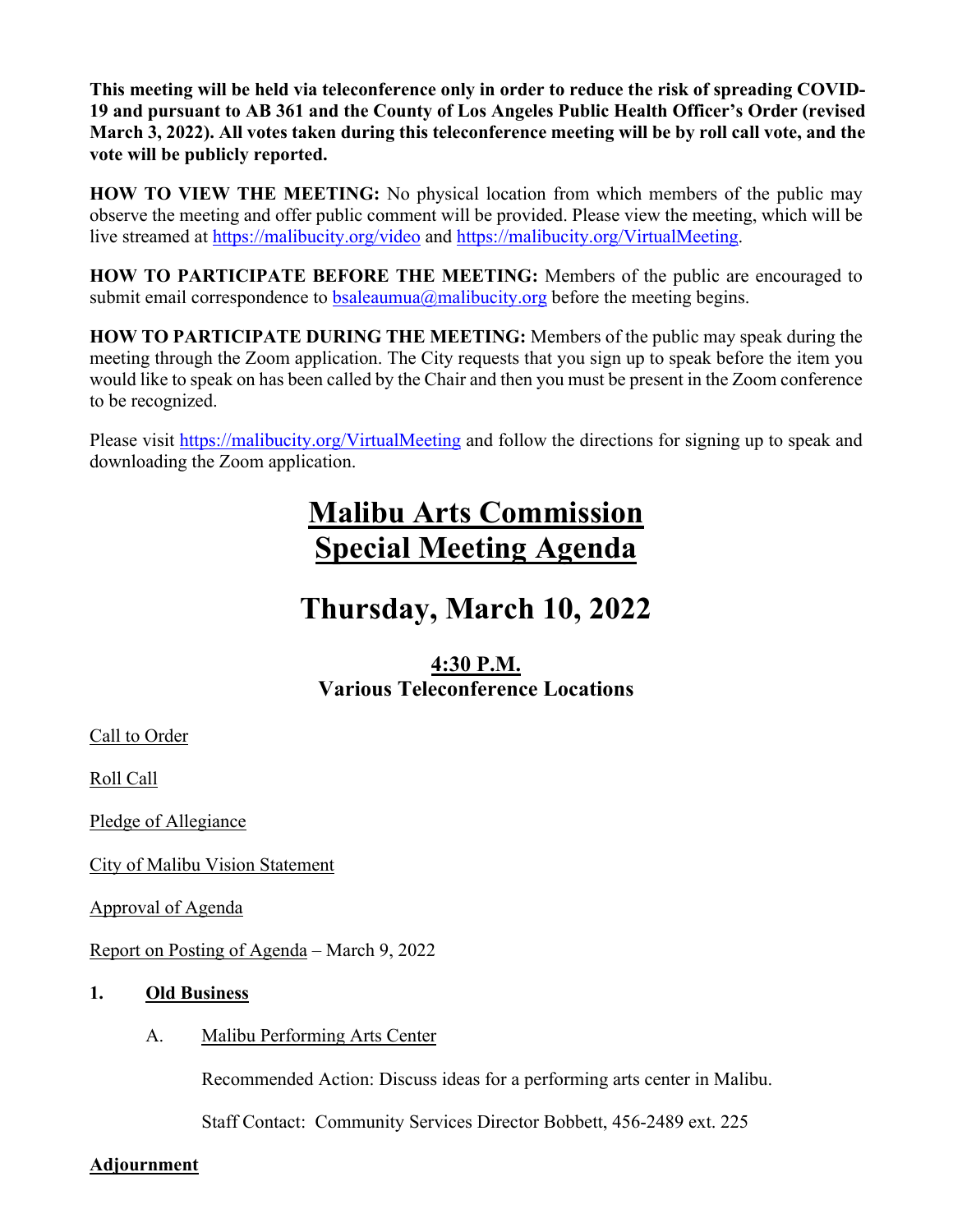#### **Future Meetings**

| Tuesday, March 22, 2022 | $9:00$ a.m. | Regular Meeting | Location to be determined |
|-------------------------|-------------|-----------------|---------------------------|
| Tuesday, April 26, 2022 | $9:00$ a.m. | Regular Meeting | Location to be determined |
| Tuesday, May 24, 2022   | $9:00$ a.m. | Regular Meeting | Location to be determined |

#### **Guide to the City Commission Proceedings**

**As a result of the Coronavirus (COVID-19) pandemic, the City is under a state of local emergency, as well as states of emergency that have been declared in the County of Los Angeles, state of California, and a federal emergency declared by the President of the United States. In order to reduce the risk of spreading COVID-19, the City Council meeting will be open and public but conducted virtually because meeting in person would present imminent risks to the health or safety of attendees. This way the public, the staff, and the Council will not be physically in the same place.** 

**The Oral Communication** portion of the agenda is for members of the public to present items which are not listed on the agenda, but are under the subject matter jurisdiction of the Commission. Although no action may be taken, the Commission and staff will follow up, at an appropriate time, on those items needing response. Each speaker is limited to three (3) minutes. Members of the public wishing to speak during the meeting must participate through the Zoom application. The City requests that you sign up to speak before the item you would like to speak on has been called by the Chair and then you must be present in the Zoom conference to be recognized. Please visit https://malibucity.org/VirtualMeeting and follow the directions for signing up to speak and downloading the Zoom application.

**Items in Consent Calendar Section A** have already been considered by the Commission at a previous meeting where the public was invited to comment, after which a decision was made. These items are not subject to public discussion at this meeting because the vote taken at the previous meeting was final. Resolutions concerning decisions made at previous meetings are for the purpose of memorializing the decision to assure the accuracy of the findings, the prior vote, and any conditions imposed.

**Items in Consent Calendar Section B** have not been discussed previously by the Commission. If discussion is desired, an item may be removed from the Consent Calendar for individual consideration. Commissioners may indicate a negative or abstaining vote on any individual item by so declaring prior to the vote on the motion to adopt the entire Consent Calendar. Items excluded from the Consent Calendar will be taken up by the Commission following the action on the Consent Calendar. The Commission first will take up the items for which public speaker requests have been submitted. Public speakers shall follow the rules as set forth under Oral Communication.

**Old Business** items have appeared on previous agendas but have either been continued or tabled to this meeting with no final action having been taken. Public comment shall follow the rules as set forth under Oral Communication.

**Items in New Business** are items which are appearing for the first time for formal action. Public comment shall follow the rules as set forth under Oral Communication.

*Copies of the staff reports or other written documentation relating to each item of business described above are on file in the office of the City Manager, and available upon request by emailing BSaleaumua@malibucity.org.* 

*The City Hall phone number is (310) 456-2489. To contact City Hall using a telecommunication device*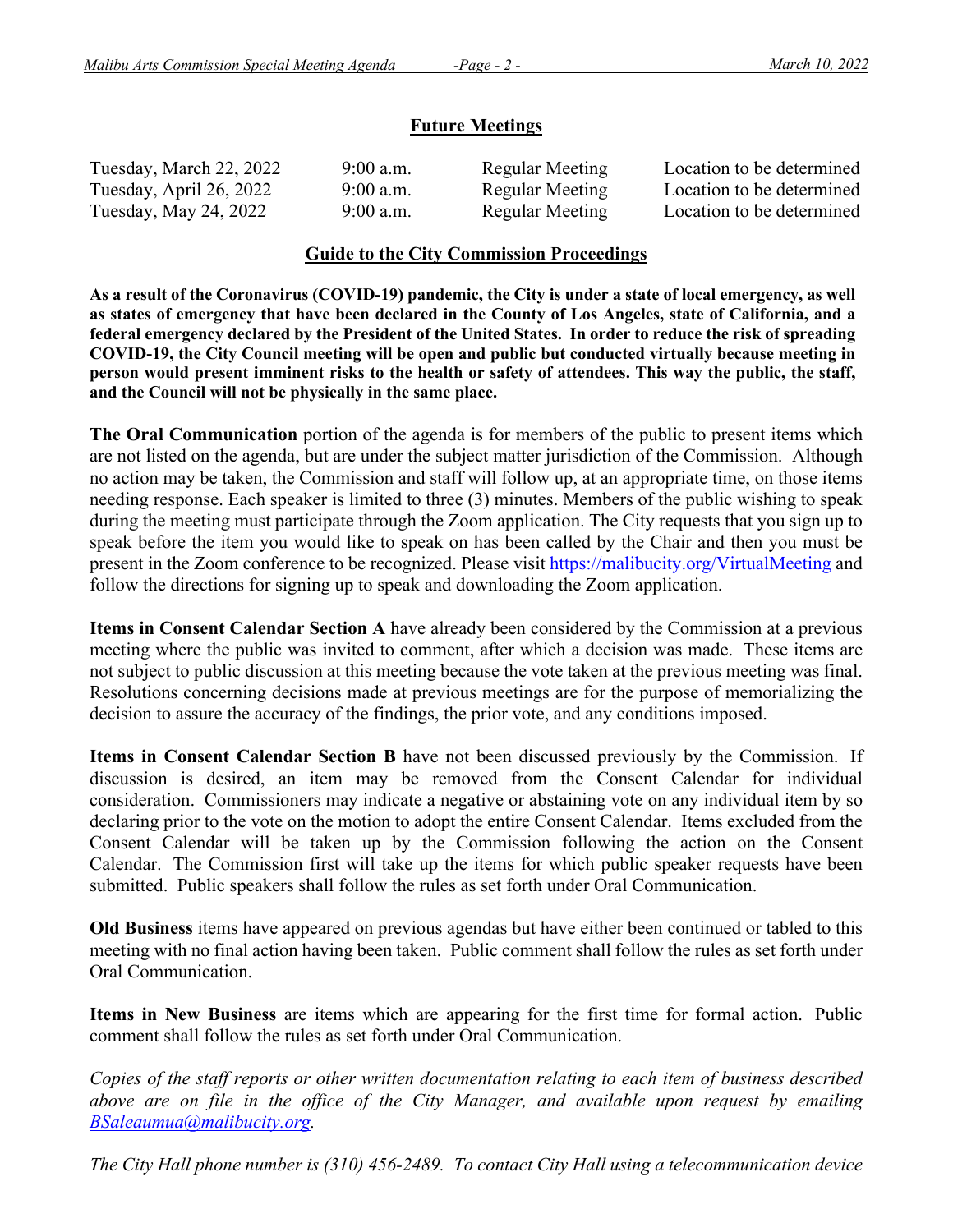*for the deaf (TDD), please call (800) 735-2929 and a California Relay Service operator will assist you. In compliance with the Americans with Disabilities Act, if you need special assistance to participate in this meeting, please contact Yolanda Bundy, Environmental Sustainability Director, at (310) 456- 2489, ext. 229. Notification 48 hours prior to the meeting will enable the City to make reasonable arrangements to ensure accessibility to this meeting. [28 CFR 35.102-35.104 ADD Title II].* 

*I hereby certify under penalty of perjury, under the laws of the State of California that the foregoing agenda was posted in accordance with the applicable legal requirements. Dated this 9th day of March 2022 at 1:00 p.m.* 

 $4 - 5$  –  $2 - 5$  –  $2 - 5$  –  $2 - 5$  –  $2 - 5$  –  $2 - 5$  –  $2 - 5$  –  $2 - 5$  –  $2 - 5$  –  $2 - 5$  –  $2 - 5$  –  $2 - 5$  –  $2 - 5$  –  $2 - 5$  –  $2 - 5$  –  $2 - 5$  –  $2 - 5$  –  $2 - 5$  –  $2 - 5$  –  $2 - 5$  –  $2 - 5$  –  $2 - 5$  –  $2 - 5$  –  $2 - 5$  –  $2 - 5$ 

*Jesse Bobbett, Community Services Director*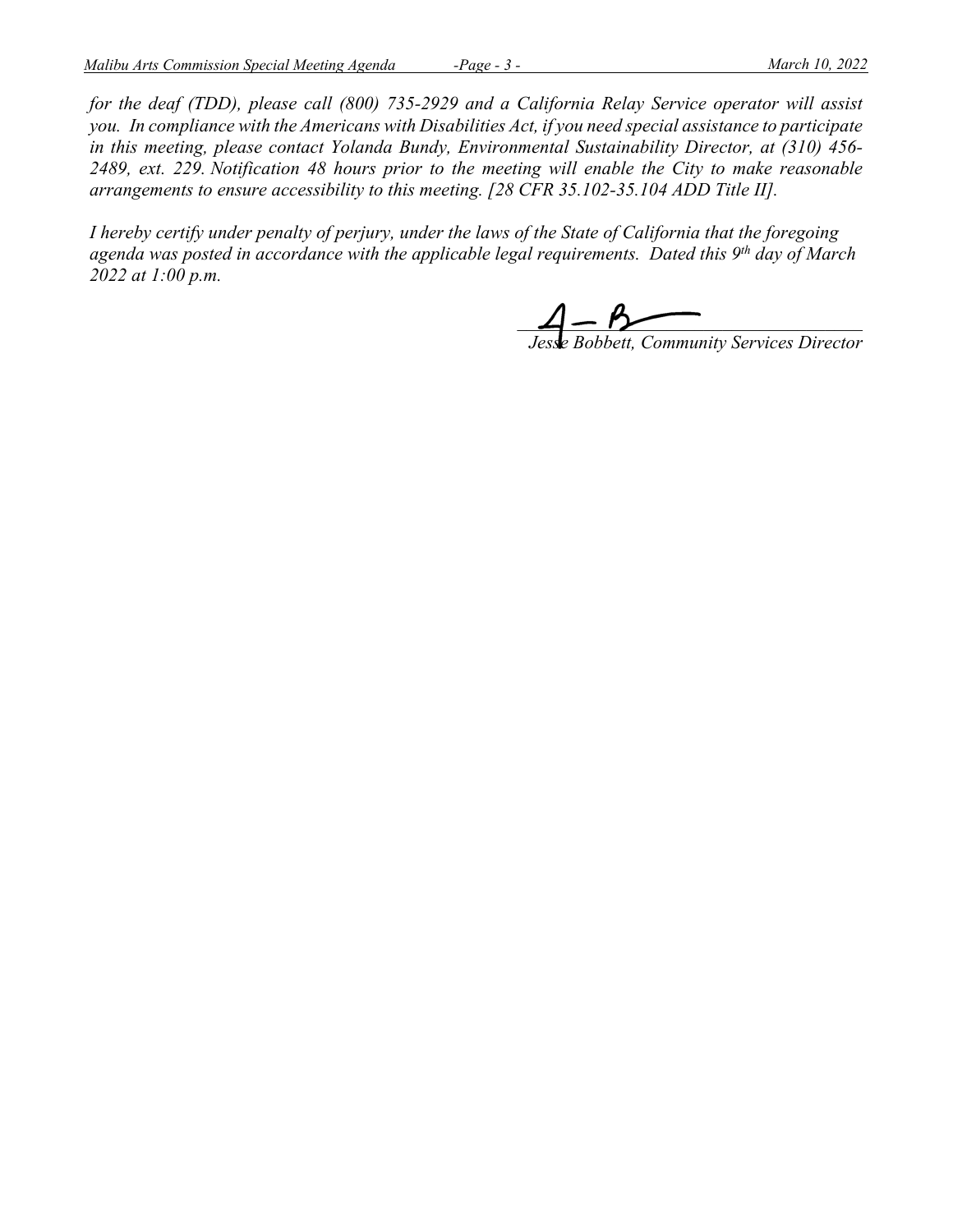

# Malibu Arts Commission Agenda Report

Malibu Arts Special Meeting 03.10.22 **Item 1.A.** 

| To:            | <b>Chair Cherin and Members of the Malibu Arts Commission</b> |                              |  |
|----------------|---------------------------------------------------------------|------------------------------|--|
| Prepared by:   | Kristin Riesgo, Community Services Deputy Director            |                              |  |
| Approved by:   | Jesse Bobbett, Community Services Director                    |                              |  |
| Date prepared: | March 4, 2022                                                 | Meeting date: March 10, 2022 |  |
| Subject:       | <b>Malibu Performing Arts Center</b>                          |                              |  |

RECOMMENDED ACTION: Discuss ideas for a performing arts center in Malibu.

DISCUSSION: The Malibu Arts Commission was given an assignment by the City Council to explore the potential for a performing arts center in Malibu. At the February 22, 2022 Regular meeting, the Commission discussed their vision for a performing arts center and requested to a Special meeting to further explore their visions.

The Commission agreed that each Commissioner would provide a brief statement detailing their vision for a Performing Arts Center. Chair Cherin, Vice Chair Holland, Commissioner Jones, Commissioner Lawrence, and Ex Officio Clifford provided statements by the posting deadline (Attachment).

The Commission may determine a vision and discuss a process to explore opportunities, including assessing need, examining the Arts Task Force Report, or other options to gather information from outside organizations to determine how to proceed with a plan to explore a performing arts center for Council consideration.

ATTACHMENTS: Commissioner Vision Statements for a Performing Arts Center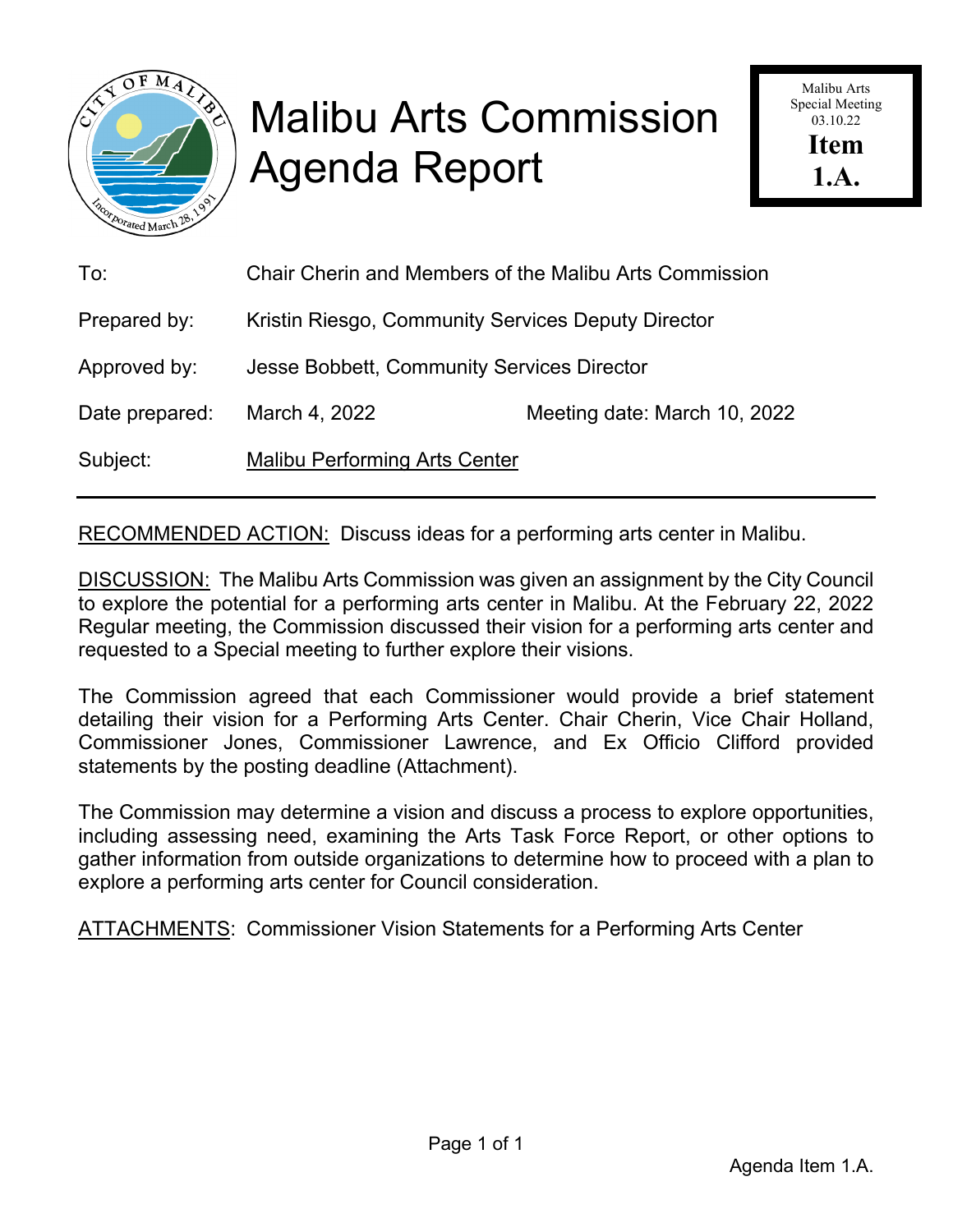#### **Chair Lotte Cherin Malibu Arts Commission Commissioner Vision Statement**

Here is what I have in mind for an arts center in Malibu:

-use City land, hopefully near Whole Foods, or land around city hall, that we can rent for \$1/year, that has adequate parking

-Center should be at least 10-12,000 square feet.

 it should be state of the art architecture, such as Peter's suggestion of the Menil Institute part of the interior would be modular to accommodate various events would have state of the art acoustics, lighting, etc.

-Center would include

 an auditorium for theatre, film, lectures, concerts, etc. backstage area for theatre productions art galleries for exhibits for local artists, traveling shows, loaners from LACMA, MOMA, etc. workshop space (filmmaking, dance, printmaking, etc.) studio space/s for artist-in-residence office/s for art center manager, staff, membership area, small library outdoor sculpture garden terrace for outdoor events snack bar/restaurant gift shop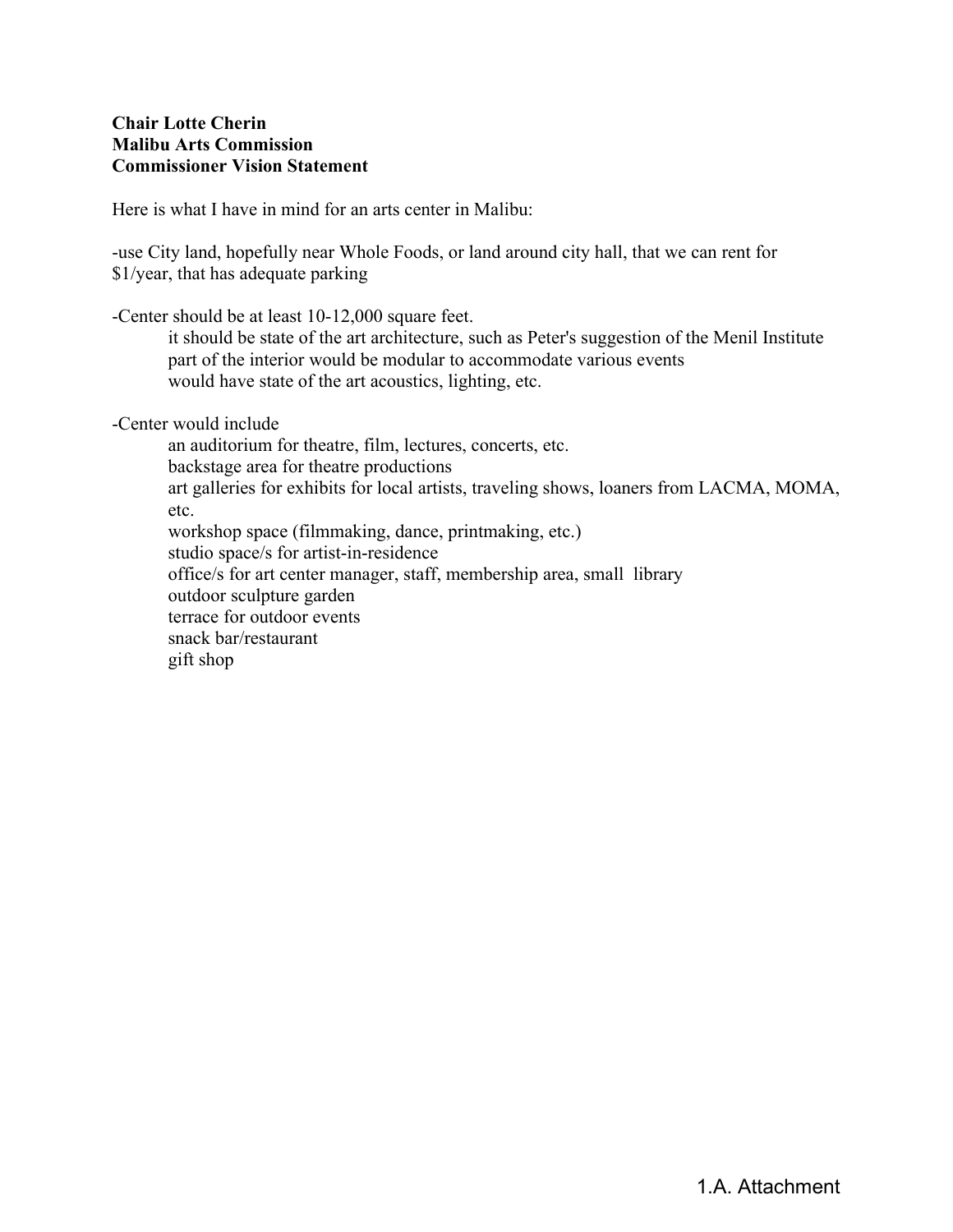The Malibu Performing Arts Center (MPAC) is envisioned as a unique center which focuses on enhancing the quality of life in our community through the arts.

The Malibu Arts Commission would oversee the programming and operations of the MPAC. The center would be a nonprofit entity with an active board of directors, run by a paid operating staff and a dedicated volunteer workforce.

The physical venue would include a 350+ seat theater (similar to the Smothers Theater) and feature varied musical concerts, dance and theater performances. Alternatively, the venue could be an outdoor amphitheater that would support a larger audience and would be seasonal. In addition, the complex would include a smaller 100 seat black box theater/ screening room that could be used for productions, small concerts, screenings or rehearsal space. Included in the venue would be a visual arts gallery which would house rotating visual arts exhibits as well as Malibu's permanent art collections. These separate spaces would house world class state of the art audio/visual equipment.

Within the venue would also be rooms available for workshops and classes. An active community outreach program would promote community participation and encourage arts education in both visual and performing arts.

Julia Holland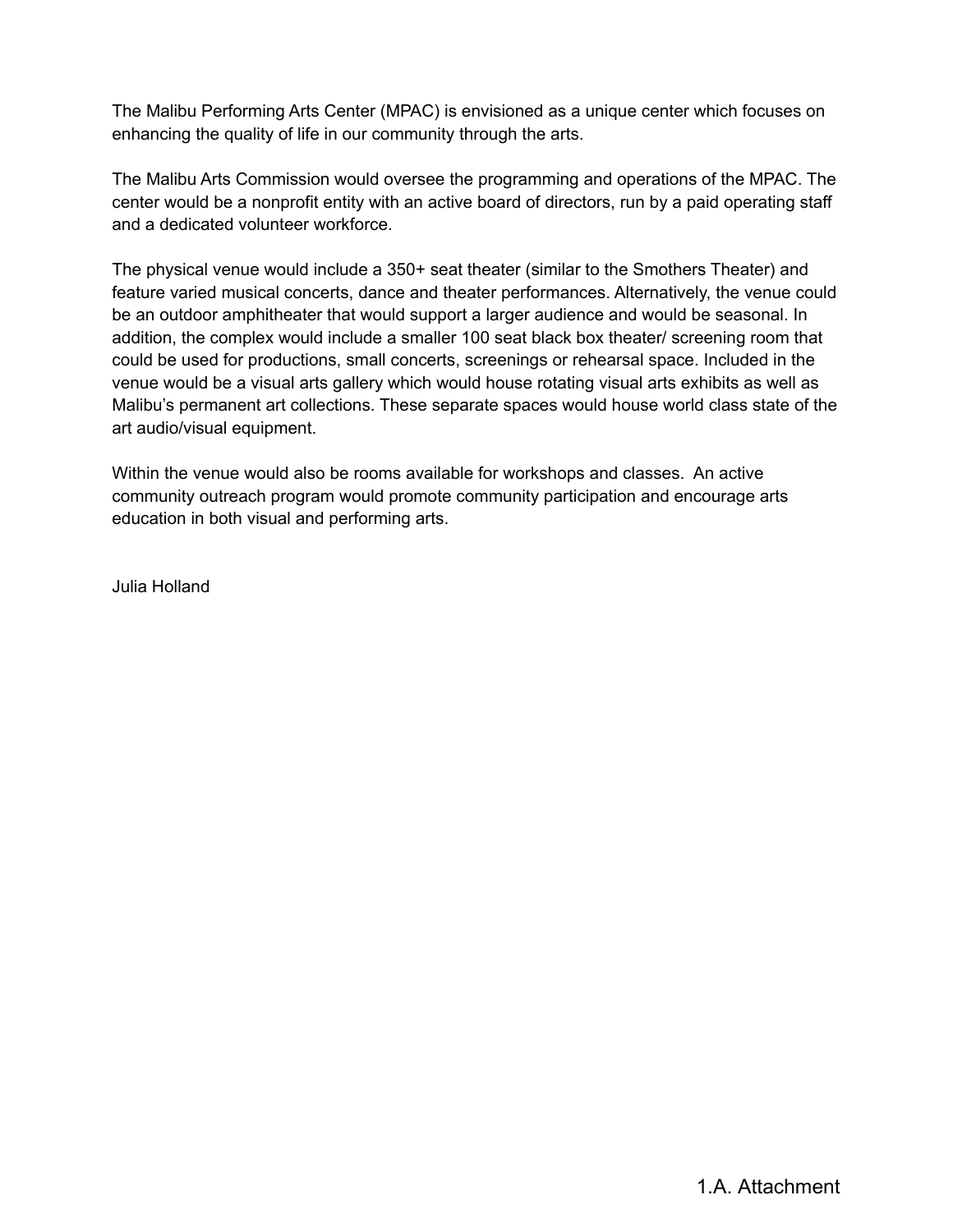To: Kristin Riesgo Page 1 of 6 From: Peter C. Jones Re: Proposed Malibu Art Center Date: March 7, 2022

The Malibu Arts Commissioners have been asked to submit their views in writing concerning the proposed Malibu Arts Center prior the special meeting on March, 10, 2022 at 4:30pm. Please distribute this memo to the Commissioners of the Malibu Arts Commission and to Jesse Bobbett prior to the meeting.

In considering the proposed arts center there are multiple concerns that I have outlined below, together with my personal views:

Location: There are two potential vacant sites owned by the City:

- 1. Central Malibu at the Chili Cookoff site.
- 2. Western Malibu at the Heathercliff site.

City Council Member: I was appointed by Bruce Silverstein who supports the construction of an arts center in central Malibu. Bruce is opposed to the construction of an arts center anywhere in Western Malibu including at the Heathercliff site.

Notes: Based on a small number of informal reactions, the residents and voters of Western Malibu are opposed to the construction of an arts center at the Heathercliff site or anywhere else in Western Malibu. A very significant number of the residents and voters are adamantly opposed.

Consensus: If anything is to be constructed at the Heathercliff site, the residents and voters believe that it should be a drought tolerant park with absolutely no additional parking. Many residents responded that their preference is to do nothing with the Heathercliff site and to let the land lie fallow.

Personal Views: I support the construction of an arts center in Central Malibu without any additional parking. I am opposed to the construction of an arts center in any form in Western Malibu, especially at the Heathercliff site.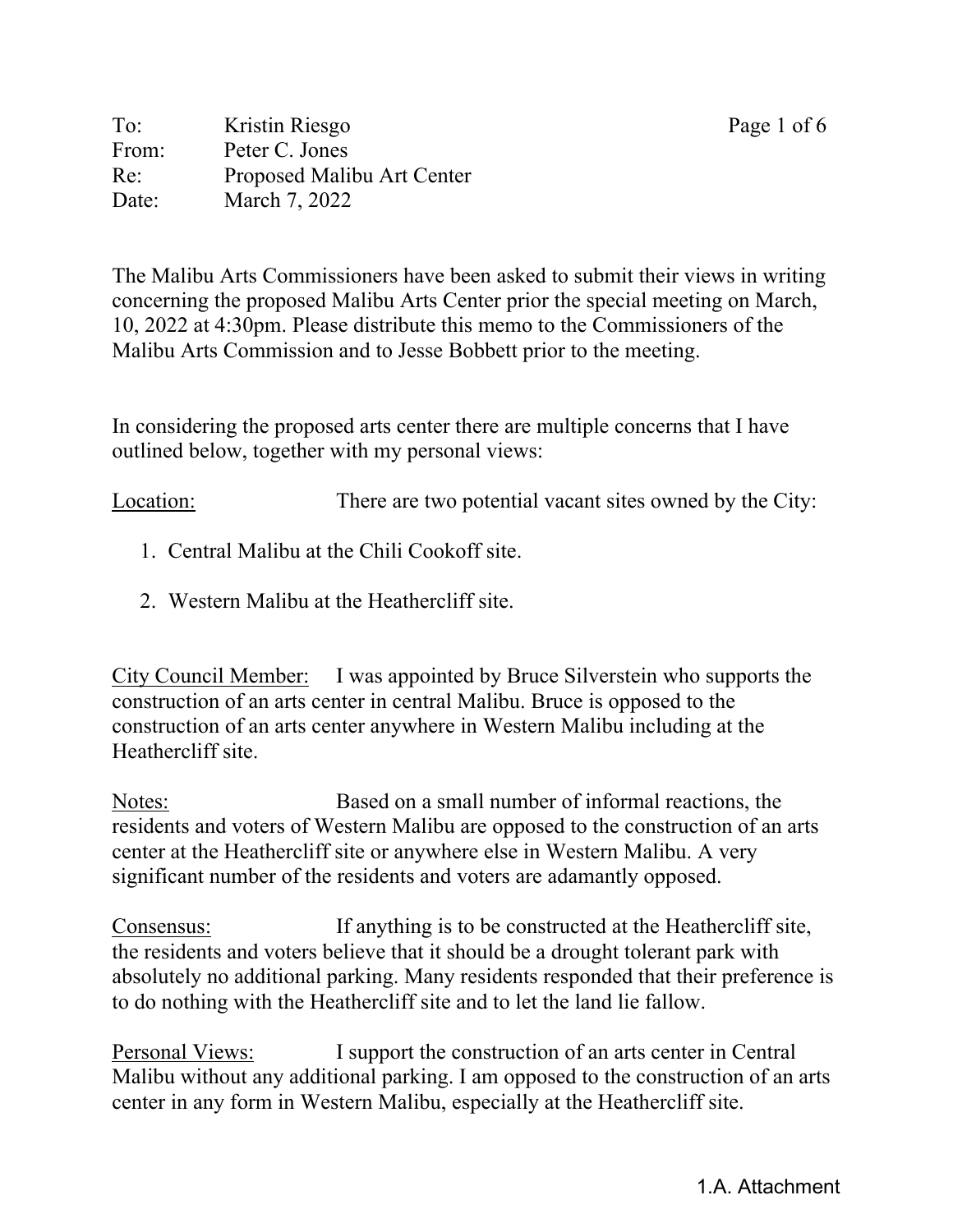Function: There are two potential arts center functions:

- 1. A gallery or galleries for two-dimensional and three-dimensional fine art.
- 2. An auditorium for music, theater, film, and performance art.

Gallery-Based Art Center: Based on a small number of informal reactions, support for a gallery-based art center is lukewarm at best, largely because it would attract tourists. These voters are opposed to any additional parking, including but not limited to surface parking, an above ground parking structure and a below ground parking structure. These voters believe that any additional parking will continue to erode the rural nature of Malibu in clear violation of the Malibu Mission Statement.

Additionally, many voters believe that a gallery-based arts center would duplicate The Frederick R. Weisman Museum of Art at Pepperdine University.

This is a false assumption.

The Frederick Weisman Museum at the Lisa Smith Wengler Center for the Arts at Pepperdine University in Malibu has historically been dedicated to exhibiting the large collection of mid-century lithographs owned by the Weisman Foundation. Until recently, The Weisman Museum has not exhibited works in other media or works that the Weisman Foundation does not own. Nor has it been receptive to exhibition proposals, including proposals for traveling exhibitions organized by others. The Museum has not interacted with other Los Angeles museums or exhibited the work of local or regional artists. Additionally, the design of its exhibition spaces is awkward and lacks versatility.

### Malibu Gallery-Based Arts Center Mission:

At its essence a Malibu Arts Center would be open to exhibiting works from classic two and three-dimensional works, to kites, skateboards, and surfboards created from outside and inside the Malibu art community.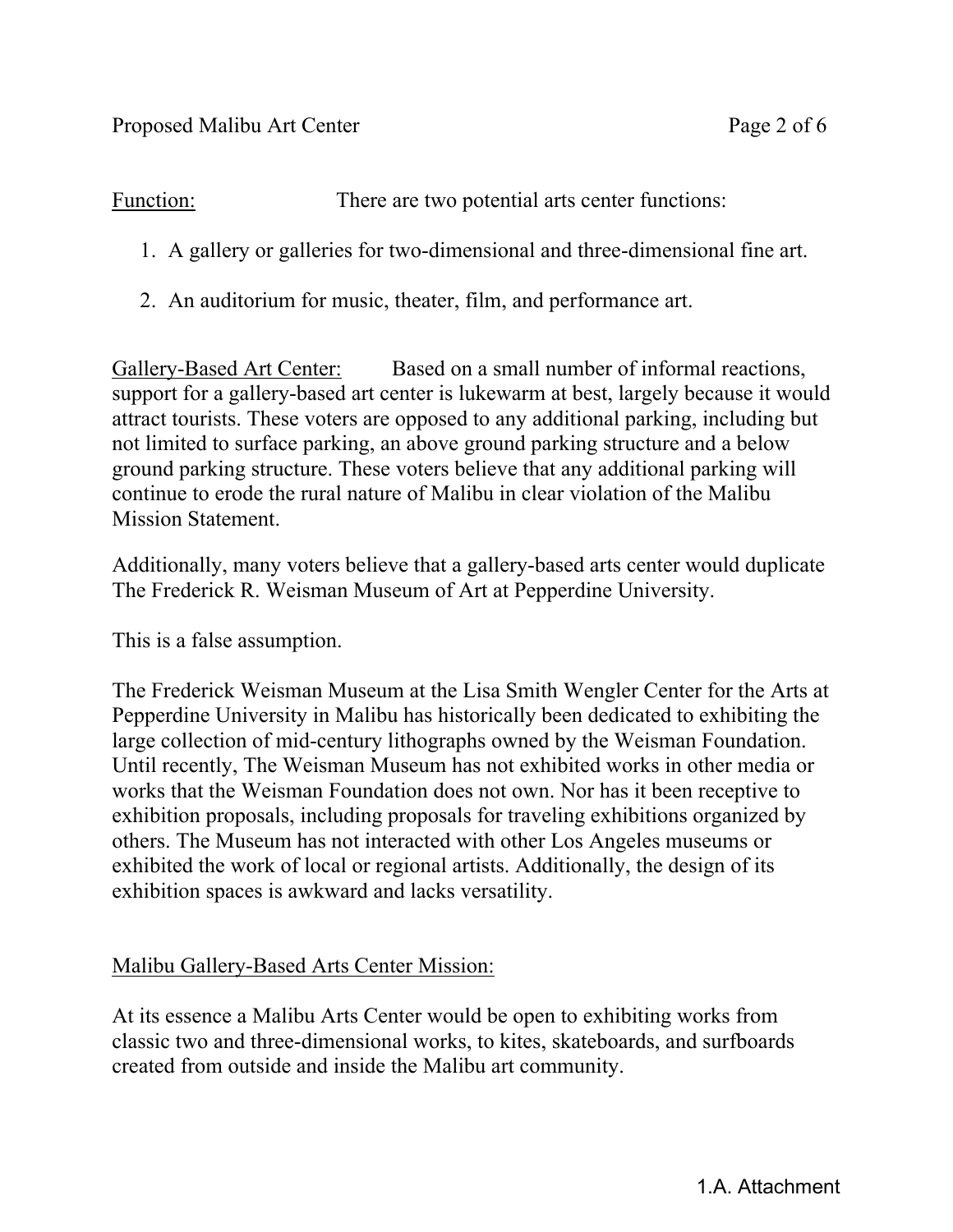#### Proposed Malibu Art Center Page 3 of 6

#### Gallery-Based Art Center Options:

#### Option A:

- 1. Dedicate the Malibu City Gallery to exhibiting works by local artists.
- 2. Dedicate the Art Center to exhibiting works by established artists either by borrowing works from Los Angeles museums or by exhibiting traveling exhibitions generated by others or both.

Option B:

- a. Two gallery spaces, one for established artists; one for local artists.
- b. Auditorium (may duplicate the new Santa Monica College auditorium)
- c. Malibu City Gallery is unchanged.

#### Malibu Arts Center – Recurring Operating Expenses:

Temperature and Humidity Controlled Off-Site Storage

Temperature and Humidity Controlled Galleries

Curatorial Employees

Exhibition Preparation

Matting & Framing

Loan Fees

**Security**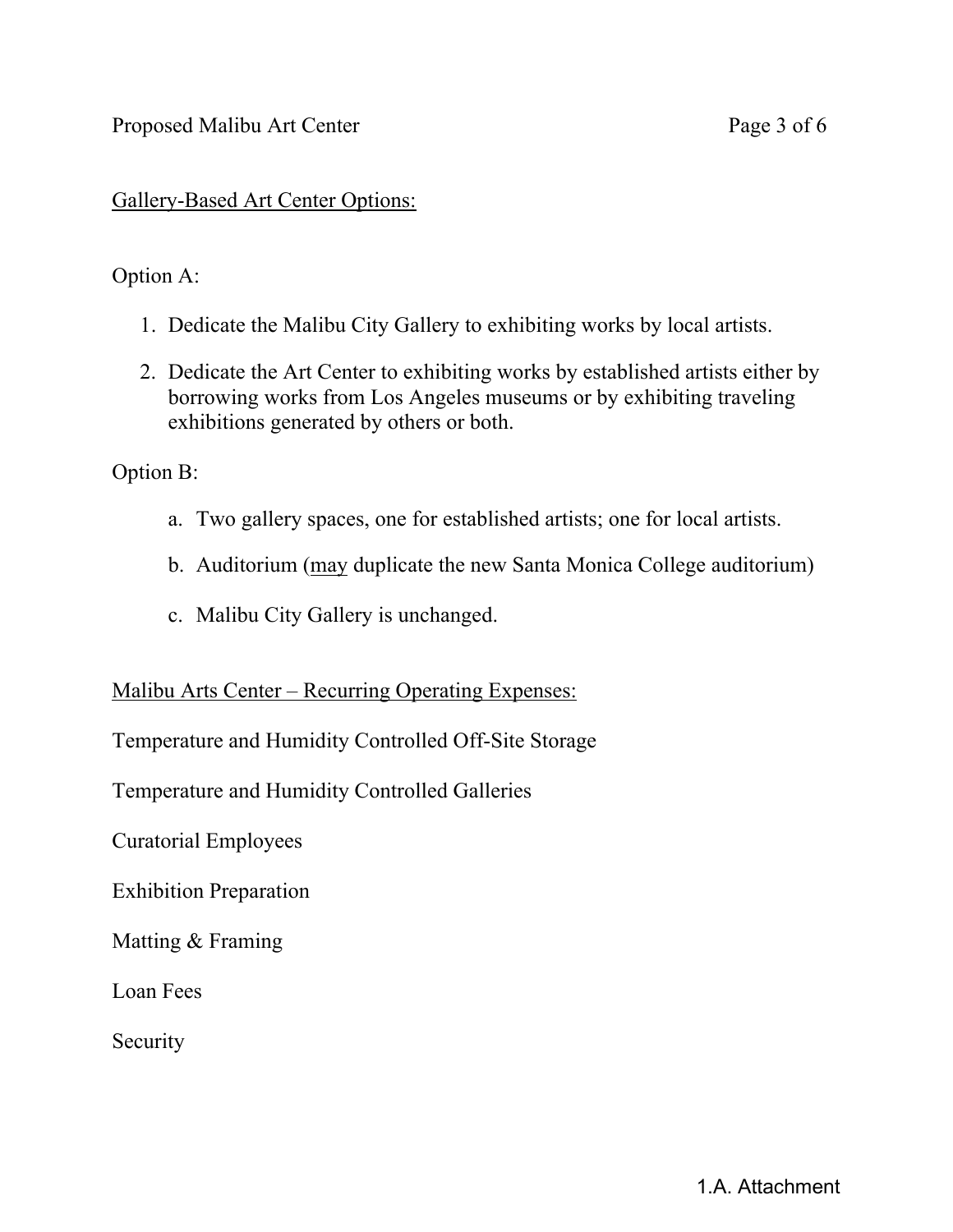#### Performing Arts Center:

Based on a number of informal reactions, there is no support for a performing artsbased art center, largely because it would attract tourists and others outside the Malibu community, require an above or below ground parking structure and, consequently, erode the rural quality of Malibu life in flagrant violation of the Malibu Mission Statement.

Additionally, many believe that a performing arts center would duplicate The Smothers Theater at the Lisa Smith Wengler Center for the Arts at Pepperdine University in Malibu.

This is an accurate assumption.

While not on the level of the Irvine Barclay Theater at UCLA, The Smothers Theater is a very professional operation open to the public with modest ticket prices, deeply discounted tickets for Pepperdine students and ample parking. The Smothers Theater is ten minutes from the Heathercliff site in Western Malibu and five minutes from Ollo Malibu Restaurant in central Malibu. The Smothers Theater offers subscription tickets at a discount.

Programing consists of live music, dance, and theater as well as film, especially if incorporated into theater or ballet. The musical performances range from classical to jazz to rock. Jessica Lange Dance performed at The Smothers Theater.

Additionally, the performers regularly rave during performances about how well they have been treated as guests – great accommodations and dining, excellent guest relations including tours of Malibu – and a smoothly run, highly professional performance space. More than one performer has said on stage that they have never been treated better.

Malibu does not have the facilities or staff to compete with Pepperdine on any level. Pepperdine already has the audience locked in. At best a Malibu Performing Arts Center would run a distant second and would run a very significant risk of failing to attract an audience.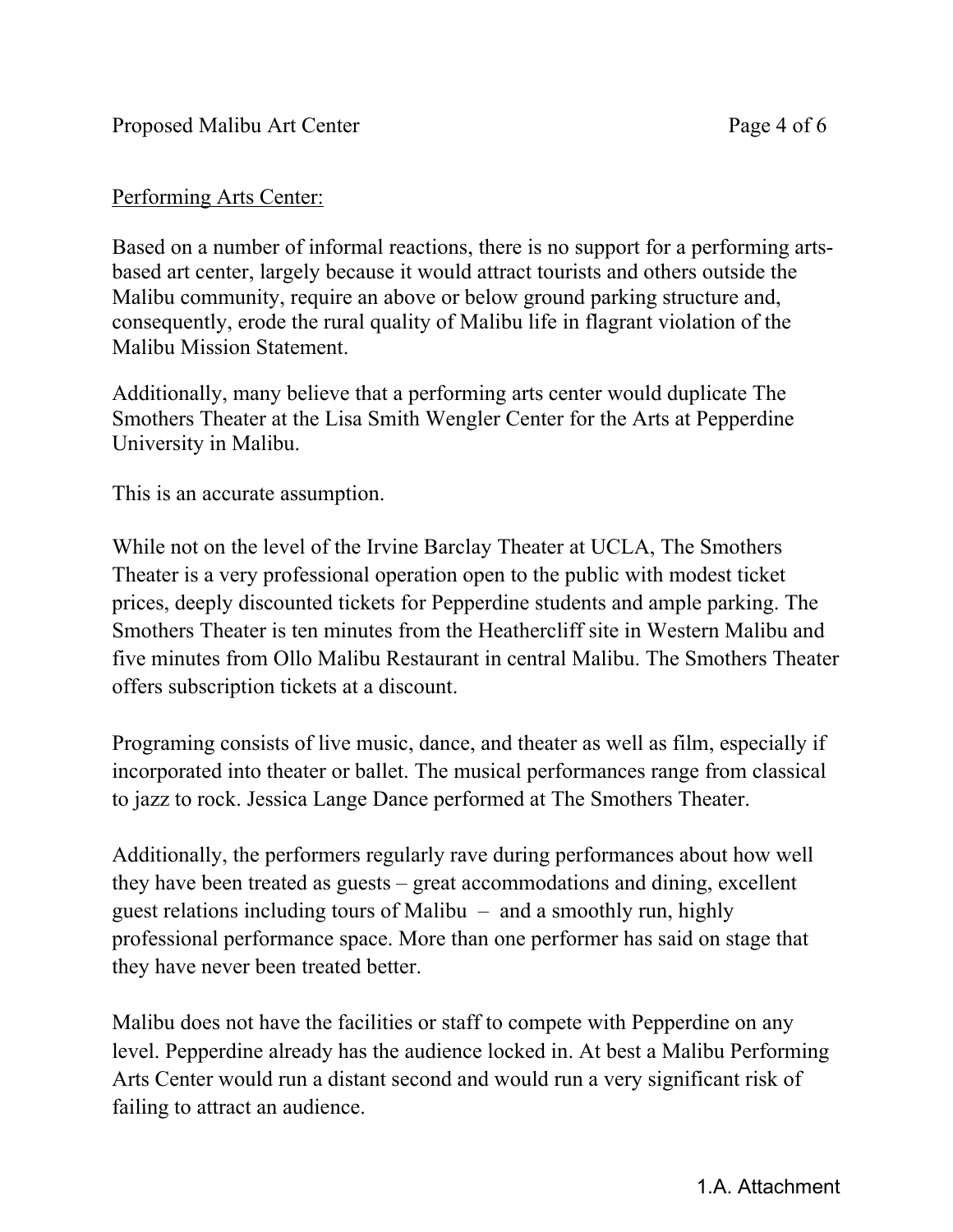City Council Member: Bruce Silverstein supports the construction of a gallerybased arts center in central Malibu. He has not expressed an opinion about a performing arts center.

Personal Views: I am opposed to the construction of a performing arts center in Malibu. However, I believe that there may be an attractive alternative.

### Alternative Performance Space:

When the auditorium at Malibu City Hall was designed, it was envisioned as a multi-function community space that was ultimately usurped by political interests. Any hope of multi-function use ended with the installation of the permanent dais.

Like countless municipal buildings throughout the United States, Malibu City Hall was hopelessly out of date on ribbon cutting day. Today, the auditorium can be best described as a wretchedly designed, gloomy space where no one would voluntarily eat lunch.

What would work for all parties is a gut renovation of the auditorium designed by a theatrical architect. The auditorium would be reserved one day per week every week of the year (fifty-two days each year) for political functions. The remaining six days of each week would be reserved for performance and film programing.

Additionally, the south, east, and west walls could be illuminated to professional fine art standards during the day and intermissions, extending the size and versatility of the adjacent Malibu City Gallery.

Unquestionably, a reconfigured auditorium would have limitations – there is no room for a forty-foot fly space or *The Pirates of Penzance* – but there is room for music, poetry, and film. A key source of rental revenue could be the Malibu Film Society which is currently looking for a Malibu home.

Adequate parking already exists.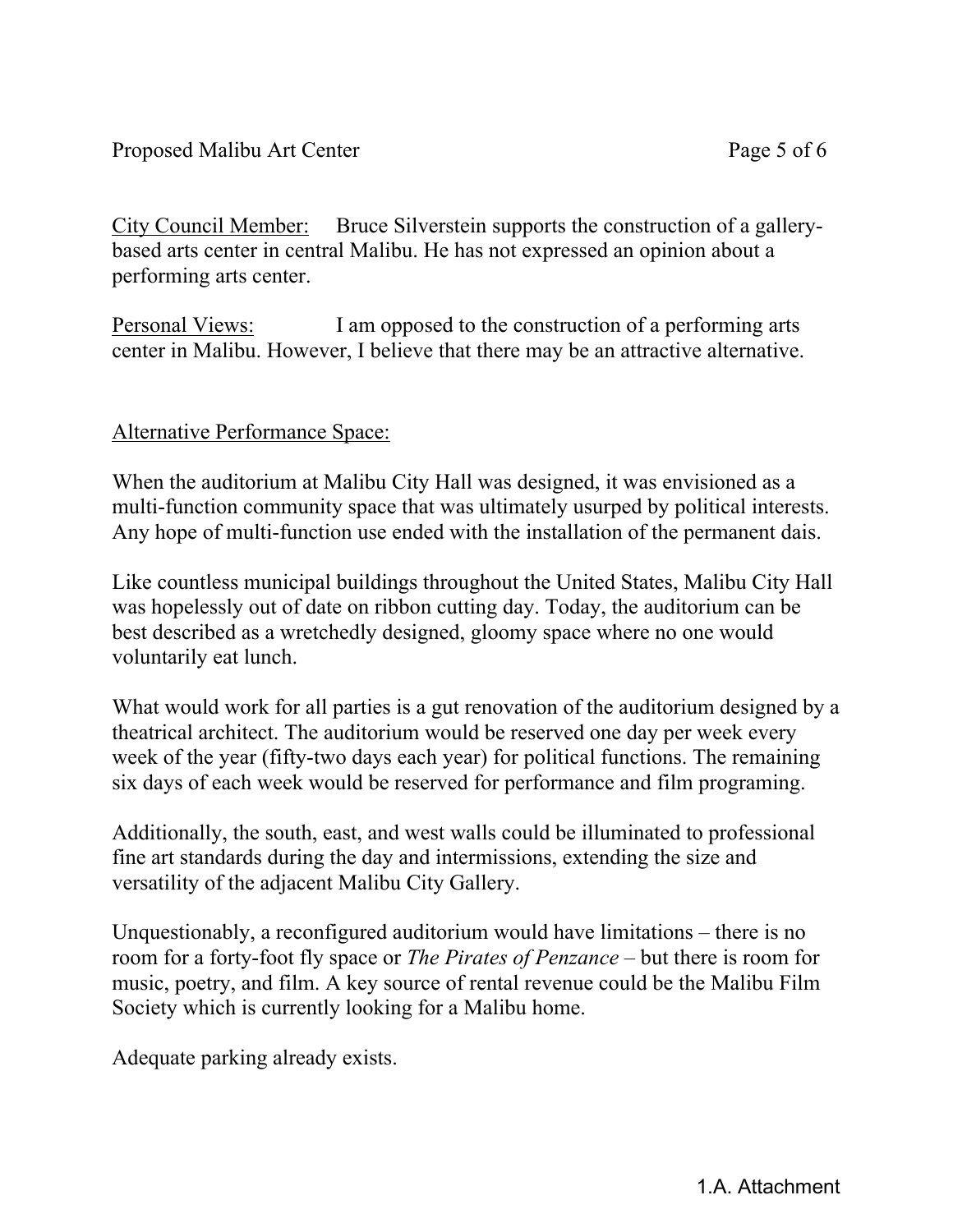#### Architecture:

City Council Member: Bruce Silverstein believes that the fine architecture of the Nobu complex radically influenced the design of new Malibu home construction. Suddenly, there was an architectural jewel on the Pacific Coast Highway and the level of Malibu architecture rose precipitously. Look no further than Western Malibu – hit hard by the Woolsey Fire – to find a slew of beautiful new homes that are – without exception – architecturally superior to the homes that were destroyed.

Bruce would like to see the current residential architectural upgrade expand throughout Malibu. To this end nothing would be more inspirational than an architectural jewel of an arts center on the Chili Cook Off site.

Personal Views: I agree with Bruce Silverstein.

Art Center Examples: In my professional life, I traveled extensively throughout the United States and Europe looking at museums large and small. In the United States two small museums stand out:

Menil Drawing Institute, Houston, Texas: https://www.menil.org/drawing-institute

The Powers Art Center, Carbondale, Colorado (45 minutes from Aspen): https://www.blackshack.net/civic/powers https://www.powersartcenter.org/

And one I have not seen: The Clyfford Still Museum, Denver, Colorado https://clyffordstillmuseum.org/about-us/architecture/?gclid=EAIaIQobChMImuTF1Ziy9gIV1gtBh1Hfg4DEAAYAiAAEgIpZvD\_BwE

Personal Views: The Menil Drawing Institute is the most important example of American Cultural Architecture since Disney Hall. The scale, functionality and raw beauty of this building make it an ideal fit for the Chili Cookoff site.

Such an arts center and its programming would deeply enhance the reputation of Malibu, inspire the construction of other superb architecture, while – like the new high school – simultaneously supporting real estate values throughout our city.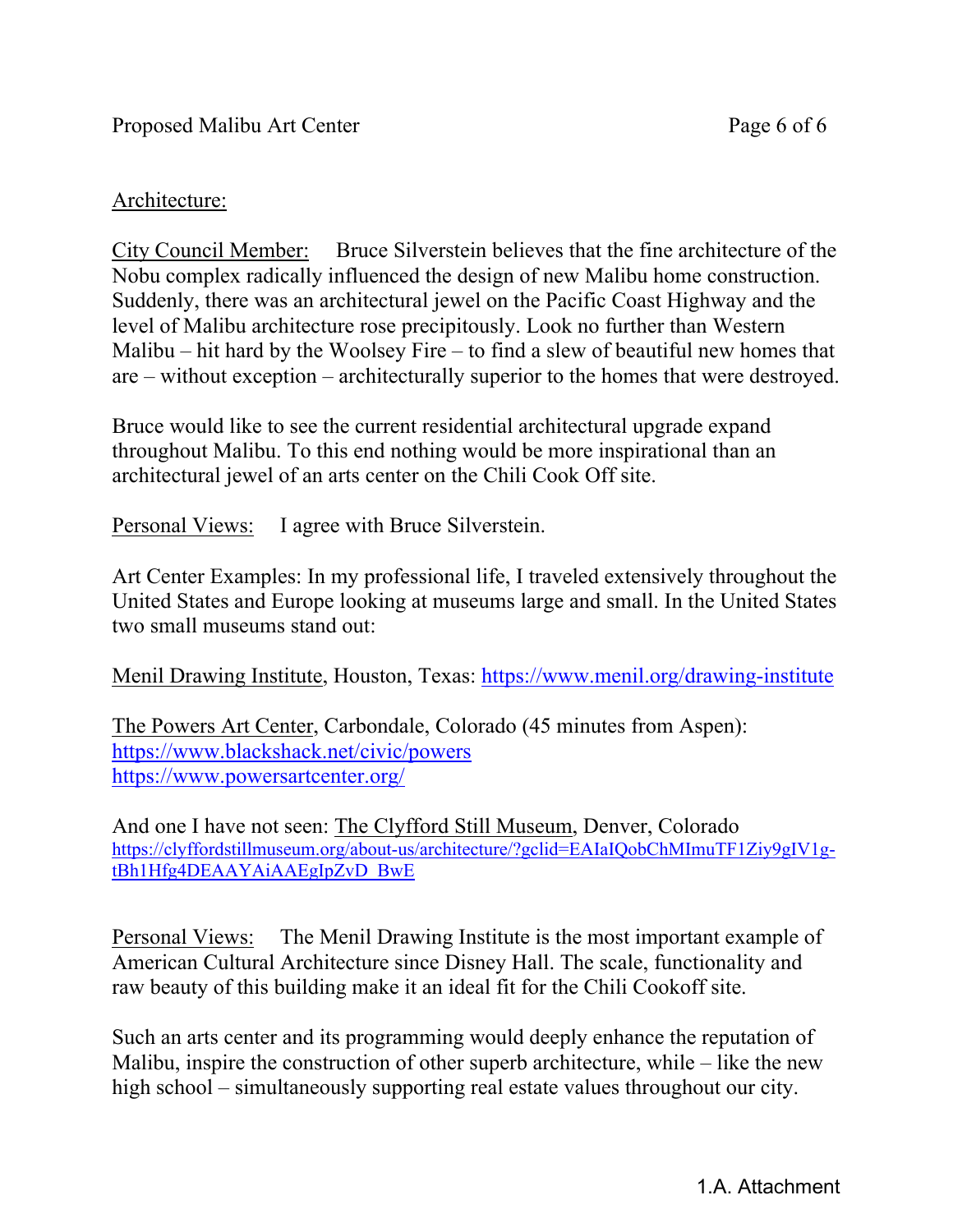#### **Commissioner Fireball Tim Lawrence Vision Statement for The Malibu Performing Art Center (M-PAC)**

The Malibu Performing Art Center will focus on Performance and Visual Arts in a beautiful, rustic outdoor setting, embodying the nature and feel of Malibu's true treasures. Located near Legacy Park as a downtown central hub with adjacent underground parking and an architecturally unique system of intertwined bridges connecting the natural elements, M-PAC will be Malibu's Heart and Soul of the arts. A place where music, art, photography, drama and all performance will exist in its highest form... surrounded by a lush park setting, "World of Trees" grove and the perfect venue for *Concerts Under the Stars*. This venue will be a place known throughout the world... as the birthplace of the performing arts.